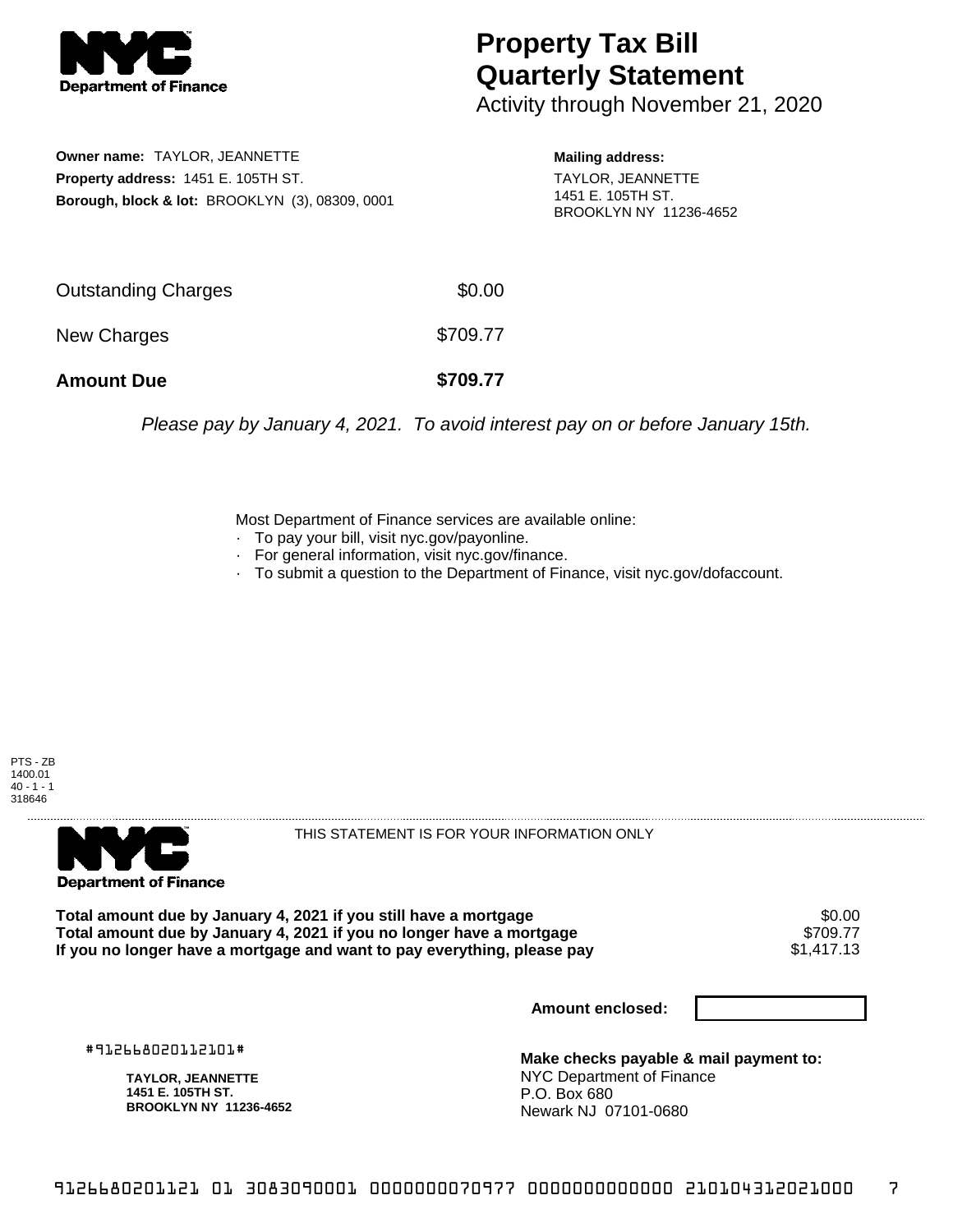

| <b>Billing Summary</b>                                                                                         | <b>Activity Date Due Date</b> | <b>Amount</b> |
|----------------------------------------------------------------------------------------------------------------|-------------------------------|---------------|
| Outstanding charges including interest and payments                                                            |                               | \$0.00        |
| <b>Finance-Property Tax</b>                                                                                    | 01/01/2021                    | \$722.87      |
| <b>Adopted Tax Rate</b>                                                                                        |                               | $$-13.10$     |
| <b>Total amount due</b>                                                                                        |                               | \$709.77      |
| <b>Tax Year Charges Remaining</b>                                                                              | <b>Activity Date Due Date</b> | Amount        |
| <b>Finance-Property Tax</b>                                                                                    | 04/01/2021                    | \$722.87      |
| <b>Adopted Tax Rate</b>                                                                                        |                               | $$-13.10$     |
| Total tax year charges remaining                                                                               |                               | \$709.77      |
| If you pay everything you owe by January 4, 2021, you would save:                                              |                               | \$2.41        |
| How We Calculated Your Property Tax For July 1, 2020 Through June 30, 2021                                     |                               |               |
|                                                                                                                | Overall                       |               |
| Tax class 1 - Small Home, Less Than 4 Families                                                                 | <b>Tax Rate</b>               |               |
| Original tax rate billed                                                                                       | 21.1670%                      |               |
| New Tax rate                                                                                                   | 21.0450%                      |               |
| <b>Estimated Market Value \$659,000</b>                                                                        |                               |               |
|                                                                                                                |                               | <b>Taxes</b>  |
| <b>Billable Assessed Value</b>                                                                                 | \$32,328                      |               |
| Senior Citizen Homeowner                                                                                       | $-10,830.00$                  |               |
| <b>Taxable Value</b>                                                                                           | \$21,498 x 21.0450%           |               |
| <b>Tax Before Abatements and STAR</b>                                                                          | \$4,524.28                    | \$4,524.28    |
| Basic Star - School Tax Relief                                                                                 | $$-1,410.00$                  | $$-296.00**$  |
| Solar                                                                                                          |                               | $$-1,363.00$  |
| Annual property tax                                                                                            |                               | \$2,865.28    |
| Original property tax billed in June 2020                                                                      |                               | \$2,891.48    |
| <b>Change In Property Tax Bill Based On New Tax Rate</b>                                                       |                               | $$-26.20$     |
| ** This is your NYS STAR tax savings. For more information, please visit us at nyc.gov/finance or contact 311. |                               |               |

Please call 311 to speak to a representative to make a property tax payment by telephone.

## **Home banking payment instructions:**

- 1. **Log** into your bank or online bill pay website.
- 2. **Add** the new payee: NYC DOF Property Tax. Enter your account number, which is your boro, block and lot, as it appears here: 3-08309-0001 . You may also need to enter the address for the Department of Finance. The address is P.O. Box 680, Newark NJ 07101-0680.
- 3. **Schedule** your online payment using your checking or savings account.

## **Did Your Mailing Address Change?**

If so, please visit us at **nyc.gov/changemailingaddress** or call **311.**

When you provide a check as payment, you authorize us either to use information from your check to make a one-time electronic fund transfer from your account or to process the payment as a check transaction.